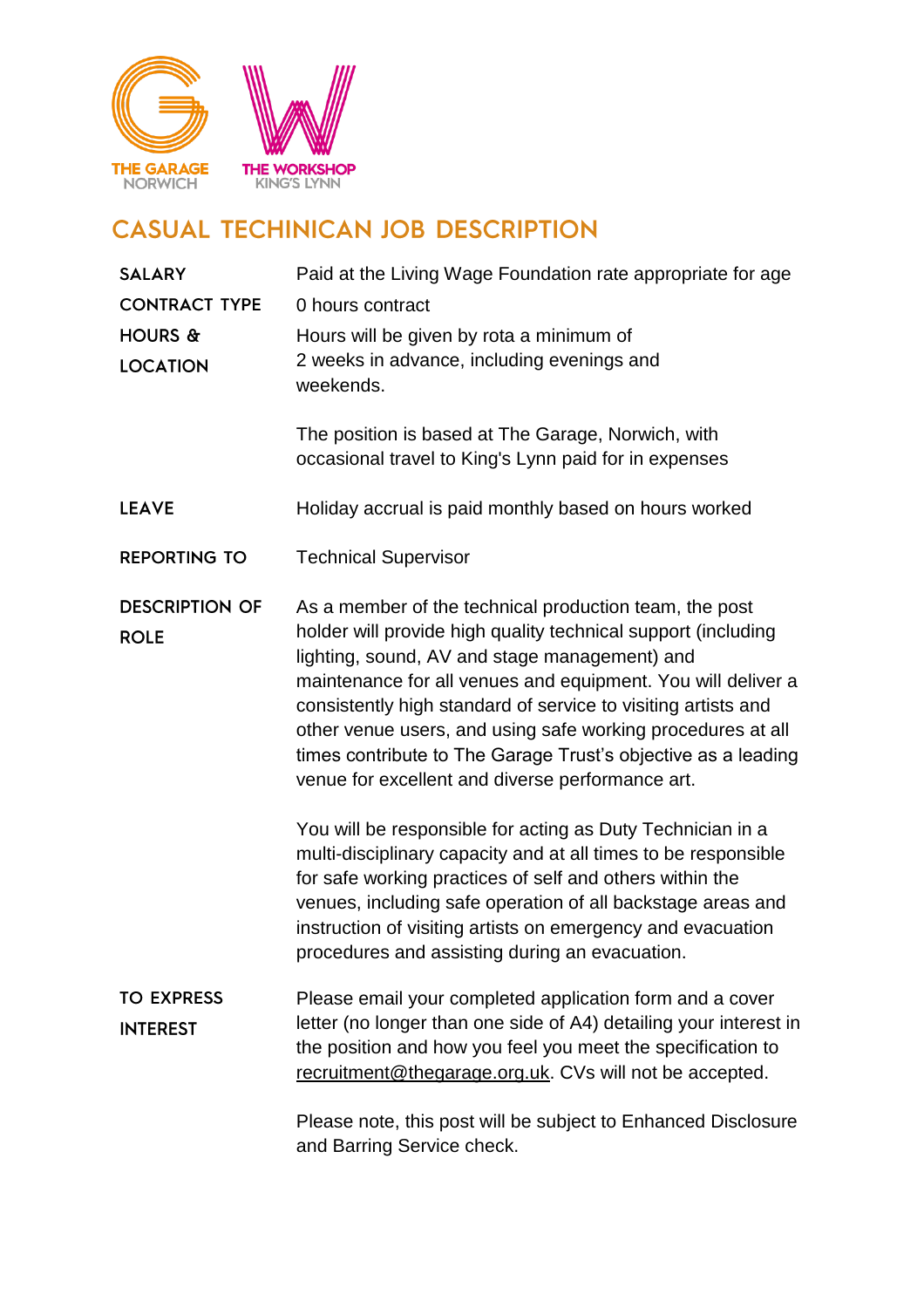

We encourage applications from all backgrounds and communities and are committed to supporting the diversification of the Creative Industries. We actively encourage applications from people who consider themselves to be part of minority groups. We are committed to equality and diversity within our workforce and all opportunities provided by the Garage Trust Limited.

The ideal candidate will be a highly organised, committed and enthusiastic individual, comfortable working with people who face a variety of challenges, flexible in their approach to tasks and have bags of initiative.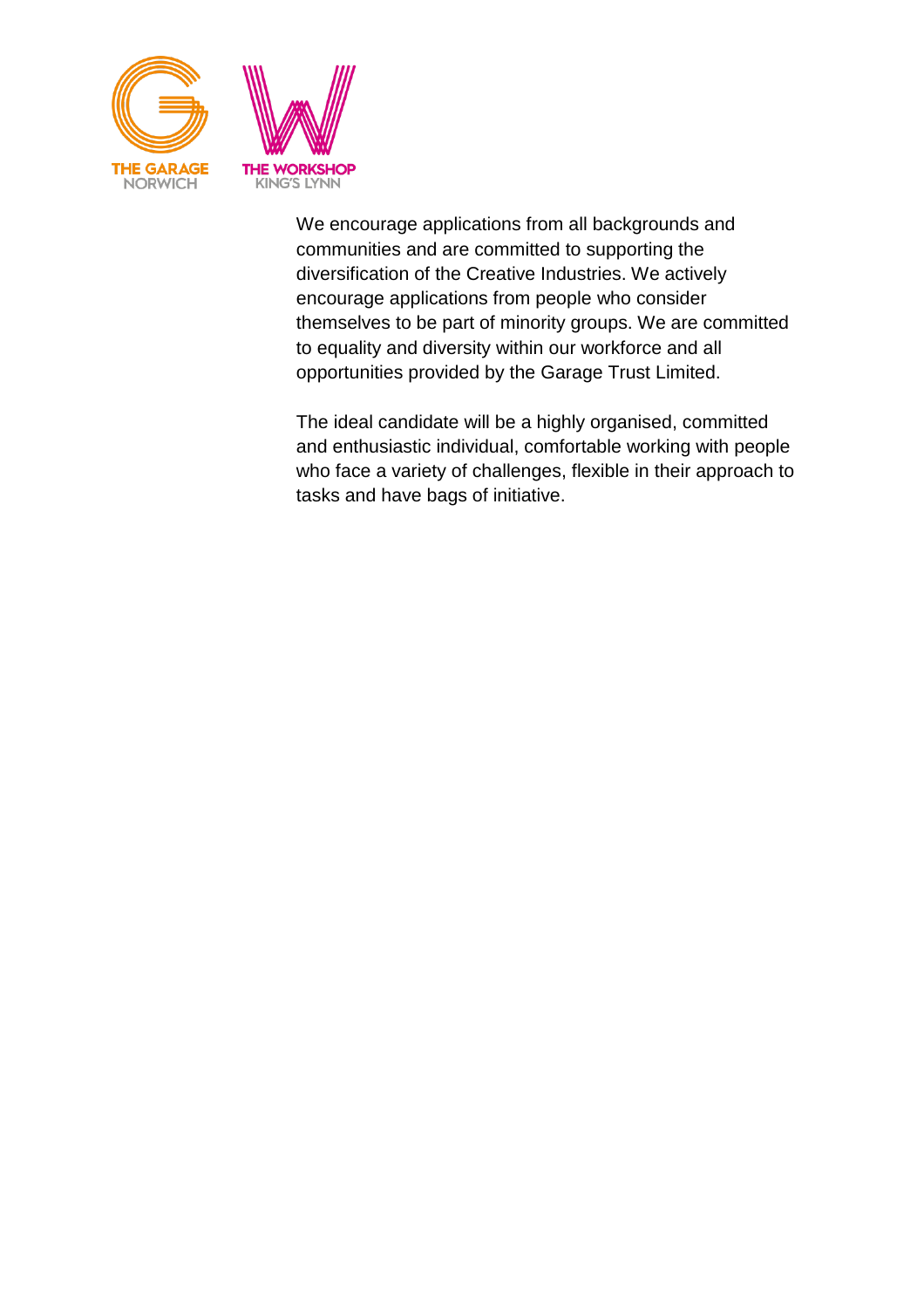

## **MAIN DUTIES**

- Demonstrable experience of working in the technical department in a professional performance/ live event environment.
- Ability to work as duty technician independently and capacity for taking responsibility for always delivering a successful event.
- Working knowledge of all technical disciplines including lighting, sound, AV and stage management, ideally including a working knowledge of ETC lighting desks, Alan & Heath and Yamaha digital and analogue sound consoles and some experience with QLab 3 or 4 show control.
- Ability to interpret technical drawings and lighting plans.
- Ability to adapt lighting designs to the spaces and sometimes produce designs for events.
- Operation of FOH sound and foldback in a live sound environment.
- Stage management experience.
- Ability to prioritise, organise workload and work effectively in a busy and demanding environment.
- Excellent time management.
- Flexibility to work unsociable hours, incl. nights, weekends and Bank Holidays.
- Able to perform manual handling tasks and working at height.
- Highly self-motivated and able to find effective solutions to practical problems.
- Excellent communication skills with a range of people and environments.
- Excellent customer care skills, including people with a disability.
- Knowledge of current Health & Safety legislation as applicable to the operation of a public building.
- Computer literate.
- Building maintenance

### **HEALTH AND SAFETY**

- Completing health and safety related procedures as instructed by the Technical Supervisor and/or General Manager
- Help to ensure all staff members, visiting professionals and young people are working within Health and Safety regulations

#### **GENERAL**

To maintain discretion and strict confidentiality in particularly sensitive situations